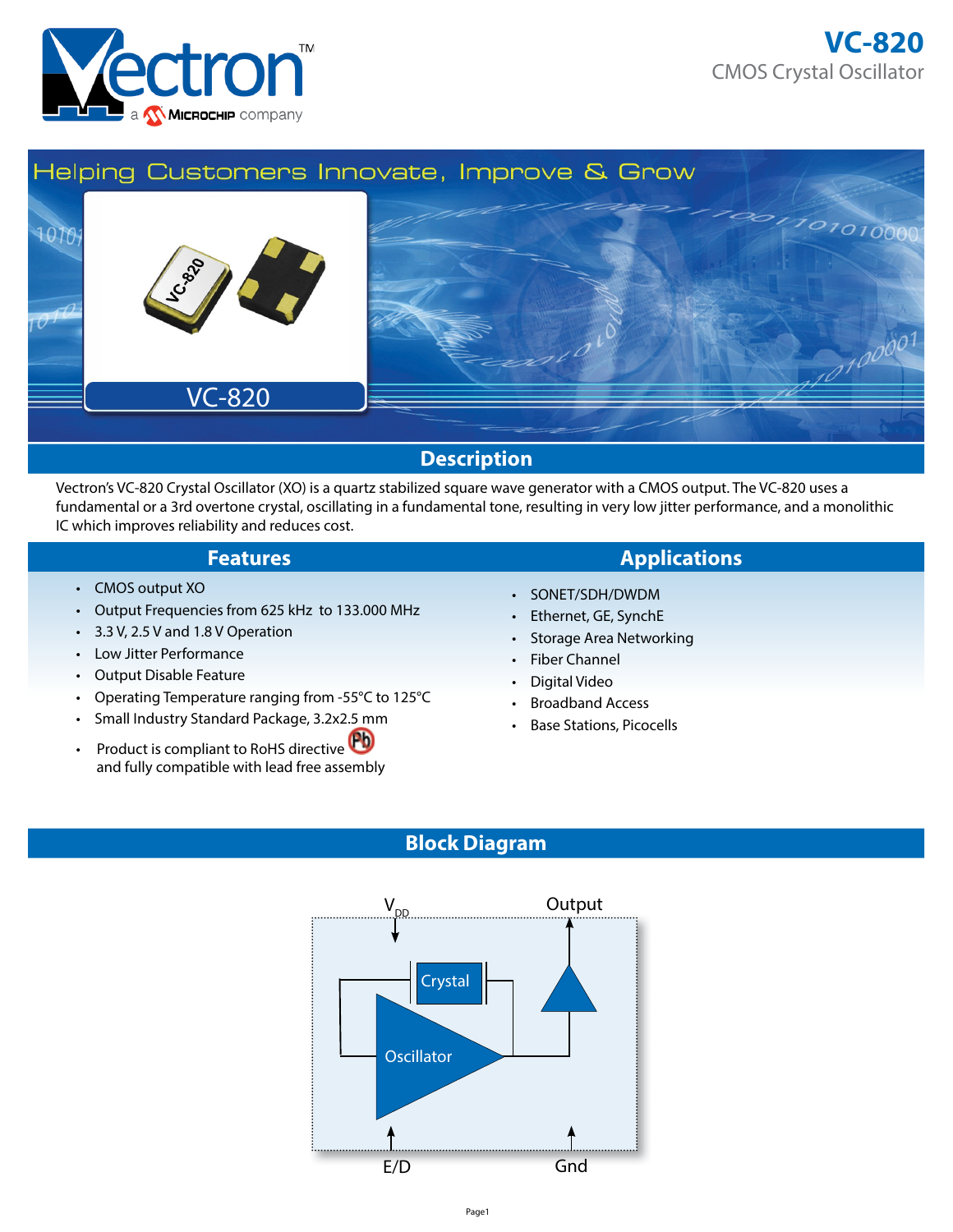### **Specifications**

| <b>Table 1. Electrical Performance, 3.3V Option</b>                                                                                                                         |                                                            |                                                          |                                    |                                           |                                    |  |
|-----------------------------------------------------------------------------------------------------------------------------------------------------------------------------|------------------------------------------------------------|----------------------------------------------------------|------------------------------------|-------------------------------------------|------------------------------------|--|
| Parameter                                                                                                                                                                   | Symbol                                                     | Min                                                      | <b>Typical</b>                     | <b>Max</b>                                | <b>Units</b>                       |  |
|                                                                                                                                                                             |                                                            | <b>Supply Voltage</b>                                    |                                    |                                           |                                    |  |
| Voltage <sup>1</sup>                                                                                                                                                        | $V_{DD}$                                                   | 3.15                                                     | 3.3                                | 3.45                                      | $\mathsf{V}$                       |  |
| Maximum Voltage                                                                                                                                                             |                                                            | $-0.5$                                                   |                                    | 5                                         | $\mathsf{V}$                       |  |
| Current <sup>2</sup><br>$\leq$ 20.000MHz<br>20.000 to 39.999MHz<br>40.000 to 49.999MHz<br>50,000 to 79.999MHz<br>80,000 to 99.999MHz<br>100.000 to 133.000MHz               | $I_{DD}$                                                   |                                                          |                                    | 6<br>$\overline{7}$<br>8<br>9<br>10<br>40 | mA                                 |  |
| Current, Output Disabled                                                                                                                                                    |                                                            |                                                          |                                    | 5                                         | uA                                 |  |
|                                                                                                                                                                             |                                                            | <b>Frequency</b>                                         |                                    |                                           |                                    |  |
| Nominal Frequency <sup>3</sup>                                                                                                                                              | $\mathsf{f}_{_{\sf N}}$                                    | 0.625                                                    |                                    | 133.000                                   | <b>MHz</b>                         |  |
| Stability <sup>4,8</sup> (Ordering Option)                                                                                                                                  |                                                            |                                                          | ±20, ±25, ±50, ±100                |                                           | ppm                                |  |
|                                                                                                                                                                             |                                                            | <b>Outputs</b>                                           |                                    |                                           |                                    |  |
| Output Logic Levels <sup>2</sup> , <40MHz<br><b>Output Logic High</b><br><b>Output Logic Low</b><br><b>Output Logic High Drive</b><br><b>Output Logic Low Drive</b>         | $V_{\text{OH}}$<br>$V_{OL}$<br>$I_{\text{OH}}$<br>$I_{OL}$ | $0.9*V_{DD}$<br>4<br>$\overline{4}$                      |                                    | $0.1*V_{DD}$                              | $\mathsf V$<br>$\vee$<br>mA<br>mA  |  |
| Output Logic Levels <sup>2</sup> , 40-99.99MHz<br>Output Logic High<br>Output Logic Low<br>Output Logic High Drive<br>Output Logic Low Drive                                | $V_{OH}$<br>$V_{OL}$<br>$I_{\text{OH}}$<br>$I_{OL}$        | $V_{DD}$ -0.4<br>4<br>4                                  |                                    | 0.4                                       | V<br>V<br>mA<br>mA                 |  |
| Output Logic Levels <sup>2</sup> , 100-133.000MHz<br><b>Output Logic High</b><br><b>Output Logic Low</b><br><b>Output Logic High Drive</b><br><b>Output Logic Low Drive</b> | $V_{OH}$<br>$V_{OL}$<br>$I_{\text{OH}}$<br>$I_{OL}$        | 2.3<br>8<br>8                                            |                                    | 0.4                                       | $\mathsf{V}$<br>$\vee$<br>mA<br>mA |  |
| Load                                                                                                                                                                        | $I_{\text{OUT}}$                                           |                                                          |                                    | 15                                        | pF                                 |  |
| Output Rise / Fall Time <sup>2</sup>                                                                                                                                        | $t_R/t_F$                                                  |                                                          |                                    | $\overline{\mathbf{4}}$                   | ns                                 |  |
| Duty Cycle <sup>2</sup> , <sup>5</sup>                                                                                                                                      |                                                            | 45                                                       | 50                                 | 55                                        | $\%$                               |  |
| Period Jitter <sup>6</sup><br><b>RMS</b><br>Peak-Peak<br><b>Random Jitter</b><br>Deterministic Jitter                                                                       | $\phi$ J                                                   |                                                          | 2.4<br>20.2<br>2.4<br>$\mathbf{0}$ |                                           | ps                                 |  |
| RMS Jitter, 12k-20MHz, 125MHz                                                                                                                                               | фJ                                                         |                                                          | 0.06                               | 0.3                                       | ps                                 |  |
|                                                                                                                                                                             |                                                            | <b>Enable/Disable</b>                                    |                                    |                                           |                                    |  |
| Output Enable/Disable <sup>7</sup><br><b>Output Enable</b><br><b>Output Disable</b>                                                                                         | $V_{\rm IH}$<br>$V_{IL}$                                   | $0.7*V_{DD}$                                             |                                    | $0.3*V_{DD}$                              | V<br>$\mathsf{V}$                  |  |
| Disable time                                                                                                                                                                | $\mathsf{t}_{\scriptscriptstyle\mathsf{D}}$                |                                                          |                                    | 150                                       | ns                                 |  |
| Start-Up Time                                                                                                                                                               | $t_{\underline{su}}$                                       |                                                          |                                    | 5                                         | ms                                 |  |
| <b>Operating Temp (Ordering Option)</b>                                                                                                                                     | $T_{OP}$                                                   | °C<br>-10/70, -40/85, -40/105, -40/125, -55/105, -55/125 |                                    |                                           |                                    |  |

1] The power supply should have by-pass capacitors as close to the supply and to ground as possible, for example 0.1 and 0.01uF.

2] Parameters are tested with the test circuit shown Figure 1.

3] See Standard Frequencies and Ordering Information tables for more specific information.

4] Includes initial accuracy, operating temperature, supply voltage, shock and vibration (not under operation) and aging.

5] Duty Cycle is measured as On Time/Period, see Fig 2.

6] Broadband Period Jitter measured using Wavecrest SIA3300C, 90K samples.

7] The Output is Enabled if the Enable/Disable is left open.

8] Only ±50 and ±100ppm stability options are available for -40/105 °C, -40/125 °C, -55/105 °C and -55/125 °C temperature range.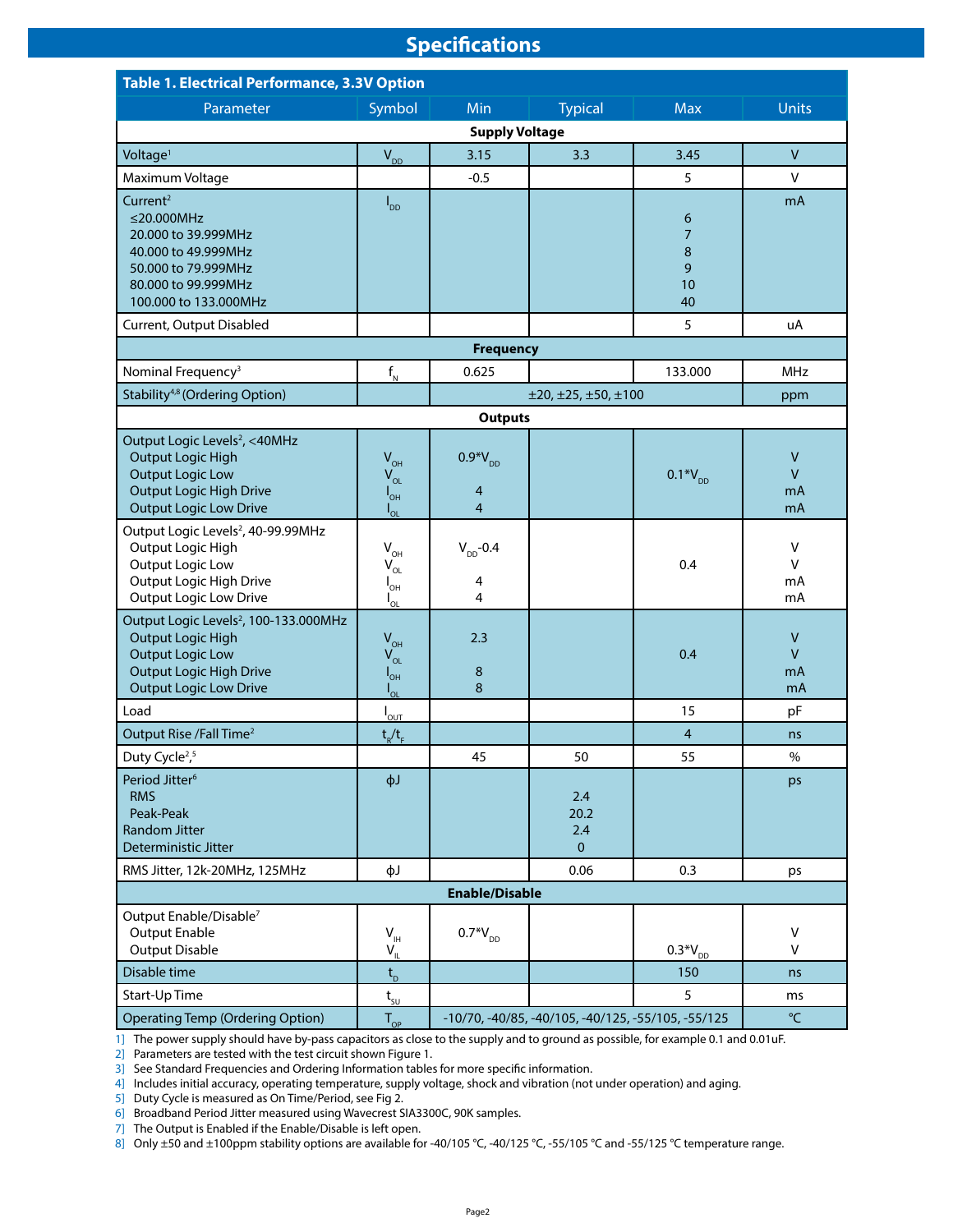#### **Specifications**

| <b>Table 2. Electrical Performance, 2.5V Option</b>                                                                                                                   |                                                                                              |                                                                                     |                                    |                                           |                               |  |
|-----------------------------------------------------------------------------------------------------------------------------------------------------------------------|----------------------------------------------------------------------------------------------|-------------------------------------------------------------------------------------|------------------------------------|-------------------------------------------|-------------------------------|--|
| Parameter                                                                                                                                                             | Symbol                                                                                       | Min                                                                                 | <b>Typical</b>                     | <b>Max</b>                                | <b>Units</b>                  |  |
|                                                                                                                                                                       |                                                                                              | <b>Supply Voltage</b>                                                               |                                    |                                           |                               |  |
| Voltage <sup>1</sup>                                                                                                                                                  | $V_{DD}$                                                                                     | 2.375                                                                               | 2.5                                | 2.625                                     | $\mathsf{V}$                  |  |
| Maximum Voltage                                                                                                                                                       |                                                                                              | $-0.5$                                                                              |                                    | 5                                         | $\vee$                        |  |
| Current <sup>2</sup><br>$\leq$ 20.000MHz<br>20.000 to 39.999MHz<br>40.000 to 79.999MHz<br>80.000 to 99.999MHz<br>100.000 to 125.000MHz                                | $I_{DD}$                                                                                     |                                                                                     |                                    | 4.5<br>5.5<br>$\overline{7}$<br>7.5<br>30 | mA                            |  |
| Current, Output Disabled                                                                                                                                              |                                                                                              |                                                                                     |                                    | 5                                         | uA                            |  |
|                                                                                                                                                                       |                                                                                              | <b>Frequency</b>                                                                    |                                    |                                           |                               |  |
| Nominal Frequency <sup>3</sup>                                                                                                                                        | $f_{N}$                                                                                      | 0.625                                                                               |                                    | 125.000                                   | <b>MHz</b>                    |  |
| Stability <sup>4,8</sup> (Ordering Option)                                                                                                                            |                                                                                              |                                                                                     | ±20, ±25, ±50, ±100                |                                           | ppm                           |  |
|                                                                                                                                                                       |                                                                                              | <b>Outputs</b>                                                                      |                                    |                                           |                               |  |
| Output Logic Levels <sup>2,3</sup> , <40MHz<br><b>Output Logic High</b><br><b>Output Logic Low</b><br><b>Output Logic High Drive</b><br><b>Output Logic Low Drive</b> | $V_{OH}$<br>$V_{OL}$<br>$I_{\text{OH}}$<br>$I_{OL}$                                          | $0.9*V_{DD}$<br>$\overline{4}$<br>$\overline{4}$                                    |                                    | $0.1*V_{DD}$                              | $\vee$<br>$\vee$<br>mA<br>mA  |  |
| Output Logic Levels <sup>2</sup> , 40-99.99MHz<br>Output Logic High<br>Output Logic Low<br>Output Logic High Drive<br><b>Output Logic Low Drive</b>                   | $\mathsf{V}_{\mathsf{OH}}$<br>$\mathsf{V}_{\mathsf{OL}}$<br>$I_{\text{OH}}$<br>$I_{\circ L}$ | $V_{DD}$ -0.4<br>4<br>4                                                             |                                    | 0.4                                       | V<br>$\vee$<br>mA<br>mA       |  |
| Output Logic Levels <sup>2</sup> , 100-125.000MHz<br>Output Logic High<br><b>Output Logic Low</b><br>Output Logic High Drive<br><b>Output Logic Low Drive</b>         | $V_{OH}$<br>$V_{OL}$<br>$I_{\text{OH}}$<br>$I_{OL}$                                          | 1.65<br>$\bf 8$<br>8                                                                |                                    | 0.4                                       | $\sf V$<br>$\vee$<br>mA<br>mA |  |
| Load                                                                                                                                                                  | $I_{\text{OUT}}$                                                                             |                                                                                     |                                    | 15                                        | pF                            |  |
| Output Rise / Fall Time <sup>2</sup>                                                                                                                                  | $t_R/t_F$                                                                                    |                                                                                     |                                    | $\overline{4}$                            | ns                            |  |
| Duty Cycle <sup>2,5</sup>                                                                                                                                             |                                                                                              | 45                                                                                  | 50                                 | 55                                        | $\%$                          |  |
| Period Jitter <sup>6</sup> , 125.000MHz<br>rms<br>Peak-Peak<br>Random Jitter<br>Deterministic Jitter                                                                  | $\phi$ J                                                                                     |                                                                                     | 2.4<br>20.2<br>2.4<br>$\mathbf{0}$ |                                           | ps                            |  |
| RMS Jitter, 12k-20MHz, 125.000MHz                                                                                                                                     | фJ                                                                                           |                                                                                     | 0.061                              | 0.3                                       | ps                            |  |
|                                                                                                                                                                       |                                                                                              | <b>Enable/Disable</b>                                                               |                                    |                                           |                               |  |
| Output Enable/Disable <sup>7</sup><br><b>Output Enable</b><br><b>Output Disable</b>                                                                                   | $V_{\rm{H}}$<br>$V_{\parallel}$                                                              | $0.7*V_{DD}$                                                                        |                                    | $0.3*V_{DD}$                              | V<br>V                        |  |
| Disable time                                                                                                                                                          | $t_{\rm D}$                                                                                  |                                                                                     |                                    | 150                                       | ns                            |  |
| Start-Up Time                                                                                                                                                         | $t_{\rm SU}$                                                                                 |                                                                                     |                                    | 5                                         | ms                            |  |
| <b>Operating Temp (Ordering Option)</b>                                                                                                                               | $T_{op}$                                                                                     | $^{\circ}$ C<br>$-10/70$ , $-40/85$ , $-40/105$ , $-40/125$ , $-55/105$ , $-55/125$ |                                    |                                           |                               |  |

1] The power supply should have by-pass capacitors as close to the supply and to ground as possible, for example 0.1 and 0.01uF.

2] Parameters are tested with the test circuit shown Figure 1.

3] See Standard Frequencies and Ordering Information tables for more specific information.

4] Includes initial accuracy, operating temperature, supply voltage, shock and vibration (not under operation) and aging.

5] Duty Cycle is measured as On Time/Period, see Fig 2.

6] Broadband Period Jitter measured using Wavecrest SIA3300C, 90K samples.

7] The Output is Enabled if the Enable/Disable is left open.

8] Only ±50 and ±100ppm stability options are available for -40/105 °C, -40/125 °C, -55/105 °C and -55/125 °C temperature range.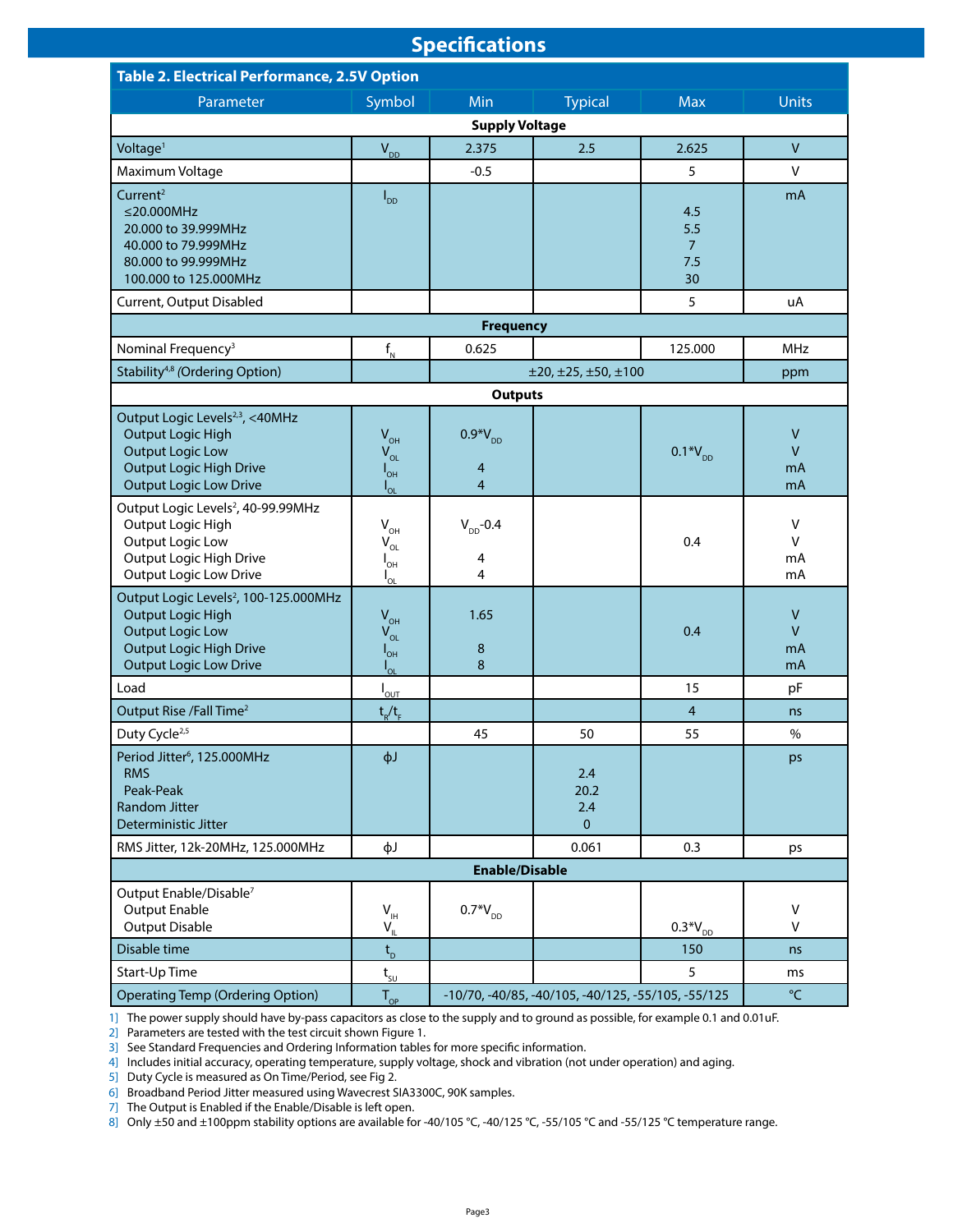| <b>Table 3. Electrical Performance, 1.8V Option</b>                                                                                                                       |                                                                              |                                                                           |                         |                                           |                                    |  |
|---------------------------------------------------------------------------------------------------------------------------------------------------------------------------|------------------------------------------------------------------------------|---------------------------------------------------------------------------|-------------------------|-------------------------------------------|------------------------------------|--|
| Parameter                                                                                                                                                                 | Symbol                                                                       | Min                                                                       | <b>Typical</b>          | <b>Max</b>                                | <b>Units</b>                       |  |
|                                                                                                                                                                           |                                                                              | <b>Supply</b>                                                             |                         |                                           |                                    |  |
| Voltage <sup>1</sup>                                                                                                                                                      | $V_{DD}$                                                                     | 1.71                                                                      | 1.8                     | 1.89                                      | $\mathsf{V}$                       |  |
| Maximum Voltage                                                                                                                                                           |                                                                              | $-0.5$                                                                    |                         | 3.6                                       | V                                  |  |
| Current <sup>2</sup><br>$\leq$ 40.000MHz<br>40.000 to 49.999MHz<br>50.000 to 79.999MHz<br>80.000 to 99.999MHz<br>100.0000 to 125.000MHz                                   | $I_{DD}$                                                                     |                                                                           |                         | 2.5<br>3.5<br>6.5<br>$\overline{7}$<br>20 | mA                                 |  |
| Current, Output Disabled                                                                                                                                                  |                                                                              |                                                                           |                         | 10                                        | uA                                 |  |
|                                                                                                                                                                           |                                                                              | <b>Frequency</b>                                                          |                         |                                           |                                    |  |
| Nominal Frequency <sup>3</sup>                                                                                                                                            | $\mathsf{f}_{_{\sf N}}$                                                      | 0.625                                                                     |                         | 125.000                                   | MHz                                |  |
| Stability <sup>4,8</sup> (Ordering Option)                                                                                                                                | ±20, ±25, ±50, ±100                                                          |                                                                           |                         |                                           |                                    |  |
|                                                                                                                                                                           |                                                                              | <b>Outputs</b>                                                            |                         |                                           |                                    |  |
| Output Logic Levels <sup>2,3</sup> , <40.000MHz<br><b>Output Logic High</b><br><b>Output Logic Low</b><br><b>Output Logic High Drive</b><br><b>Output Logic Low Drive</b> | $V_{OH}$<br>$V_{OL}$<br>$I_{\text{OH}}$<br>$I_{OL}$                          | $0.9*V_{DD}$<br>2.8<br>2.8                                                |                         | $0.1*V_{DD}$                              | $\vee$<br>$\mathsf{V}$<br>mA<br>mA |  |
| Output Logic Levels <sup>2,3</sup> , 40.00-125MHz<br>Output Logic High<br>Output Logic Low<br>Output Logic High Drive<br><b>Output Logic Low Drive</b>                    | $V_{\text{OH}}$<br>$\mathsf{V}_{\mathsf{OL}}$<br>$I_{\text{OH}}$<br>$I_{OL}$ | $V_{DD}$ -0.4<br>$\overline{\mathcal{A}}$<br>4                            |                         | 0.4                                       | V<br>V<br>mA<br>mA                 |  |
| Load                                                                                                                                                                      | $I_{\text{OUT}}$                                                             |                                                                           |                         | 15                                        | pF                                 |  |
| Output Rise /Fall Time <sup>2</sup>                                                                                                                                       | $t_{R}/t_{F}$                                                                |                                                                           |                         | 5                                         | ns                                 |  |
| Duty Cycle <sup>2,5</sup>                                                                                                                                                 |                                                                              | 45                                                                        | 50                      | 55                                        | $\%$                               |  |
| Period Jitter <sup>6</sup><br><b>RMS</b><br>Peak-Peak<br>Random Jitter<br>Deterministic Jitter                                                                            | фJ                                                                           |                                                                           | 2.4<br>20.2<br>2.4<br>0 |                                           | ps                                 |  |
| RMS Jitter, 12kHz-20MHz, 62.500MHz                                                                                                                                        | фJ                                                                           |                                                                           | 0.4                     | 0.9                                       | ps                                 |  |
|                                                                                                                                                                           |                                                                              | <b>Enable/Disable</b>                                                     |                         |                                           |                                    |  |
| Output Enable/Disable <sup>7</sup><br><b>Output Enable</b><br><b>Output Disable</b>                                                                                       | $\mathsf{V}_{\scriptscriptstyle\mathsf{IH}}$<br>$V_{\parallel}$              | $0.7*V_{DD}$                                                              |                         | $0.3*V_{DD}$                              | $\mathsf{V}$<br>$\mathsf{V}$       |  |
| Disable time                                                                                                                                                              | $\mathsf{t}_{\scriptscriptstyle\mathsf{D}}$                                  |                                                                           |                         | 150                                       | ns                                 |  |
| <b>Start-Up Time</b>                                                                                                                                                      | $t_{\rm SU}$                                                                 |                                                                           |                         | 5                                         | ms                                 |  |
| Operating Temp (Ordering Option)                                                                                                                                          | $T_{OP}$                                                                     | °C<br>$-10/70$ , $-40/85$ , $-40/105$ , $-40/125$ , $-55/105$ , $-55/125$ |                         |                                           |                                    |  |

1] The power supply should have by-pass capacitors as close to the supply and to ground as possible, for example 0.1 and 0.01uF.

2] Parameters are tested with the test circuit shown Figure 1.

3] See Standard Frequencies and Ordering Information tables for more specific information.

4] Includes initial accuracy, operating temperature, supply voltage, shock and vibration (not under operation) and aging.

5] Duty Cycle is measured as On Time/Period, see Fig 2.

6] Broadband Period Jitter measured using Wavecrest SIA3300C, 90K samples.

7] The Output is Enabled if the Enable/Disable is left open.

8] Only ±50 and ±100ppm stability options are available for -40/105 °C, -40/125 °C, -55/105 °C and -55/125 °C temperature range.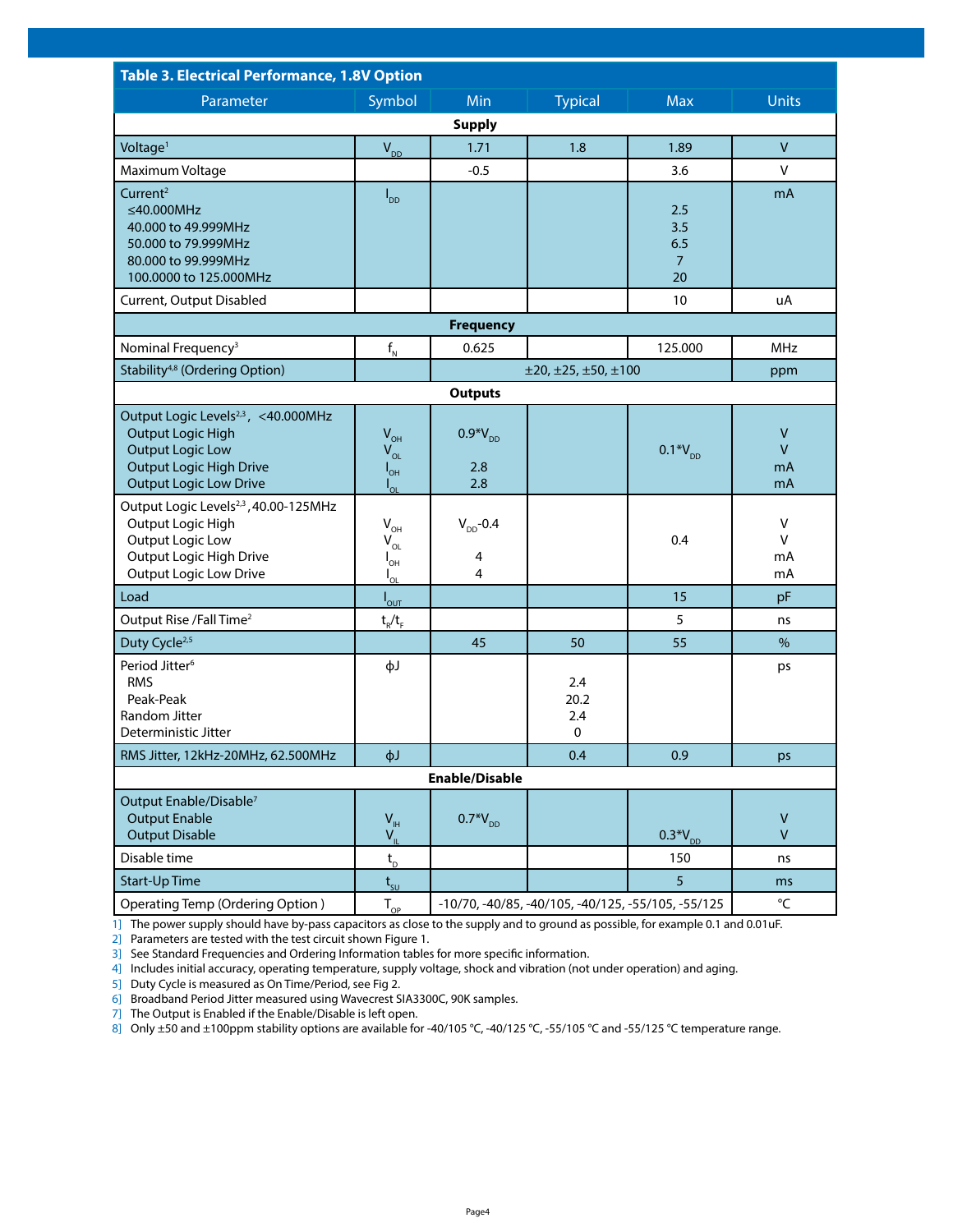

# **Outline Drawing & Pad Layout**



**Reliability**

Vetron qualification will include aging at various extreme temperatures, shock and vibration, temperature cycling, and IR<br>reflow simulation. The VC 820 family is canable of meeting the following qualification tests: reflow simulation. The VC-820 family is capable of meeting the following qualification tests:

| Table 6. Environmental Compliance |                                         |  |  |  |  |  |  |  |
|-----------------------------------|-----------------------------------------|--|--|--|--|--|--|--|
| <b>Parameter</b>                  | <b>Conditions</b>                       |  |  |  |  |  |  |  |
| <b>Mechanical Shock</b>           | MIL-STD-883, Method 2002                |  |  |  |  |  |  |  |
| Mechanical Vibration              | MIL-STD-883, Method 2007                |  |  |  |  |  |  |  |
| Solderability                     | MIL-STD-883, Method 2003                |  |  |  |  |  |  |  |
| Gross and Fine Leak               | MIL-STD-883, Method 1014                |  |  |  |  |  |  |  |
| <b>Resistance to Solvents</b>     | MIL-STD-883, Method 2015                |  |  |  |  |  |  |  |
| Moisture Sensitivity Level        | MSL <sub>1</sub>                        |  |  |  |  |  |  |  |
| <b>Contact Pads</b>               | Gold (0.3um min - 1.um max) over Nickel |  |  |  |  |  |  |  |
| Weight                            | $27 \text{ mg}$                         |  |  |  |  |  |  |  |

Although ESD protection circuitry has been designed into the VC-820 proper precautions should be taken when handling and mounting. Vectron employs a human body model (HBM) and a charged device model (CDM) for ESD susceptibility testing and design protection evaluation.

| Table 7. ESD Ratings        |         |                          |  |  |  |  |
|-----------------------------|---------|--------------------------|--|--|--|--|
| Model                       | Minimum | <b>Conditions</b>        |  |  |  |  |
| Human Body Model            | 1500V   | MIL-STD-883, Method 3015 |  |  |  |  |
| <b>Charged Device Model</b> | 1000V   | JESD22-C101              |  |  |  |  |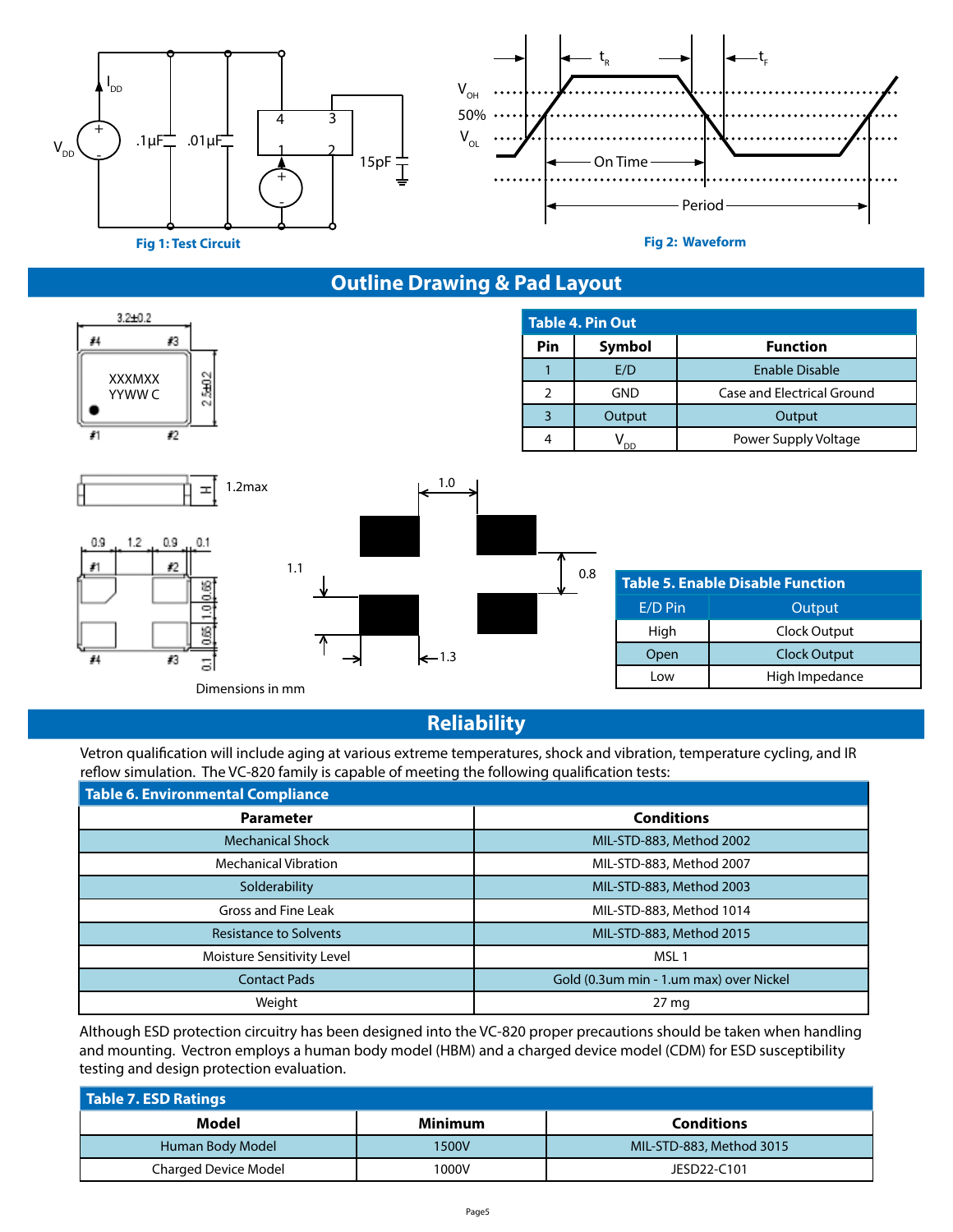Stresses in excess of the absolute maximum ratings can permanently damage the device. Functional operation is not implied at these or any other conditions in excess of conditions represented in the operational sections of this datasheet. Exposure to absolute maximum ratings for extended periods may adversely affect device reliability. Permanent damage is also possible if E/D is applied before  $V_{\text{DD}}$ .

| <b>Table 8. Absolute Maximum Ratings</b> |               |                |             |  |  |  |  |
|------------------------------------------|---------------|----------------|-------------|--|--|--|--|
| <b>Parameter</b>                         | <b>Symbol</b> | <b>Ratings</b> | <b>Unit</b> |  |  |  |  |
| Storage Temperature                      |               | $-55$ to 125   |             |  |  |  |  |
| Soldering Temp/Time                      |               | 260/30         | °C / sec    |  |  |  |  |

## **IR Reflow**



Solderprofile:

JEDEC standard for Pb-Free assembly. The temperatures and time intervals listed are based on the Pb-Free small body requirements. The VC-820 device is hermetically sealed so an aqueous wash is not an issue.



| Table 9. Reflow Profile                 |             |                                                               |
|-----------------------------------------|-------------|---------------------------------------------------------------|
| <b>Parameter</b>                        | Symbol      | <b>Value</b>                                                  |
| <b>PreHeat Time</b><br>Ts-min<br>Ts-max |             | 60 sec Min, 260 sec Max<br>$150^{\circ}$ C<br>$200^{\circ}$ C |
| Ramp Up                                 | $R_{_{UP}}$ | 3 °C/sec Max                                                  |
| Time Above 217 °C                       |             | 60 sec Min, 150 sec Max                                       |
| Time To Peak Temperature                | AMB-P       | 480 sec Max                                                   |
| Time at 260 $^{\circ}$ C                |             | 30 sec Max                                                    |
| Ramp Down                               | $R_{_{DN}}$ | 6 °C/sec Max                                                  |

## **Tape and Reel**

| Table 10 . Tape and Reel Dimensions |            |     |            |            |     |                             |            |            |     |     |                |                |       |
|-------------------------------------|------------|-----|------------|------------|-----|-----------------------------|------------|------------|-----|-----|----------------|----------------|-------|
| <b>Tape Dimensions (mm)</b>         |            |     |            |            |     | <b>Reel Dimensions (mm)</b> |            |            |     |     |                |                |       |
| <b>Dimension</b>                    | W          |     | Do         | Po         | P1  |                             | B          |            | D   | N   | W <sub>1</sub> | W <sub>2</sub> | # Per |
| <b>Tolerance</b>                    | <b>Typ</b> | Typ | <b>Typ</b> | <b>Typ</b> | Typ | Typ                         | <b>Min</b> | <b>Typ</b> | Min | Min | <b>Typ</b>     | <b>Max</b>     | Reel  |
| VC-820                              |            | 3.5 | 5. ا       | 4          | 4   | 178                         |            |            | 21  | 60  | 10             | 14             | 1000  |



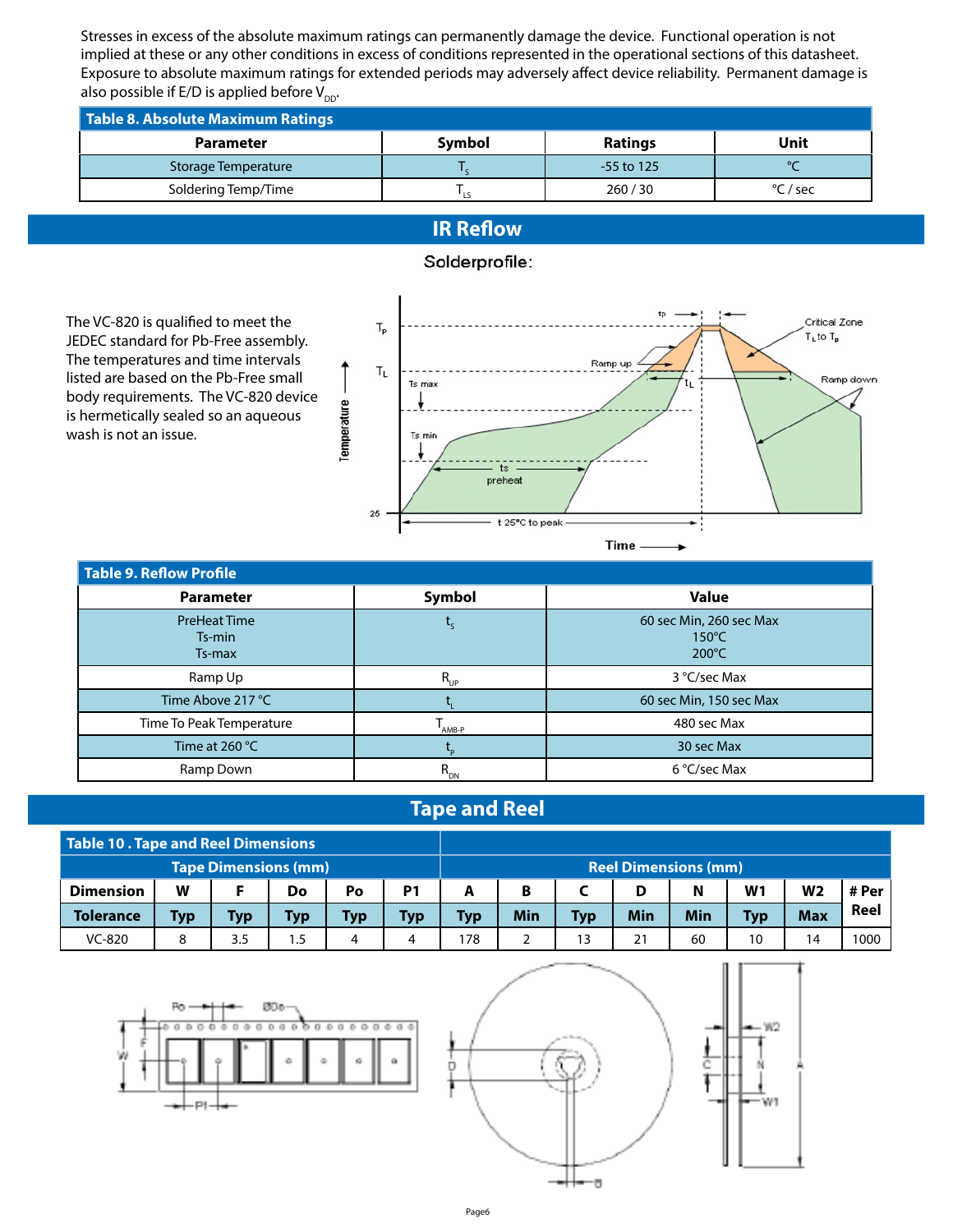| Table 11. Standard Output Frequencies (MHz) |          |           |         |         |         |         |           |           |
|---------------------------------------------|----------|-----------|---------|---------|---------|---------|-----------|-----------|
| 0.032768                                    | 0.625000 | 2.000     | 4.000   | 8.000   | 10.000  | 10.700  | 14.31818  | 16.000    |
| 16.384                                      | 16.875   | 18.432    | 20,000  | 24.000  | 24.576  | 25,000  | 25.0125   | 26,000    |
| 27.000                                      | 28.63630 | 29.4912   | 30.000  | 31.250  | 31.700  | 32.000  | 33,000    | 33.333000 |
| 35.328                                      | 40.000   | 43.675771 | 48,000  | 50.000  | 62.500  | 64,000  | 66.666000 | 75,000    |
| 80.000                                      | 93.750   | 100.000   | 106.250 | 108.000 | 114.285 | 125.000 |           |           |

### **Ordering Information**



\*Note: not all combination of options are available. Other specifi cations may be available upon request. Please consult with factory.

**Example: VC-820-EAE-KAAN-25M0000000TR Tape and Reel VC-820-EAE-KAAN-25M0000000 Cut Tape VC-820-EAE-KAAN-25M0000000\_SNPB Tin lead solder dipped**